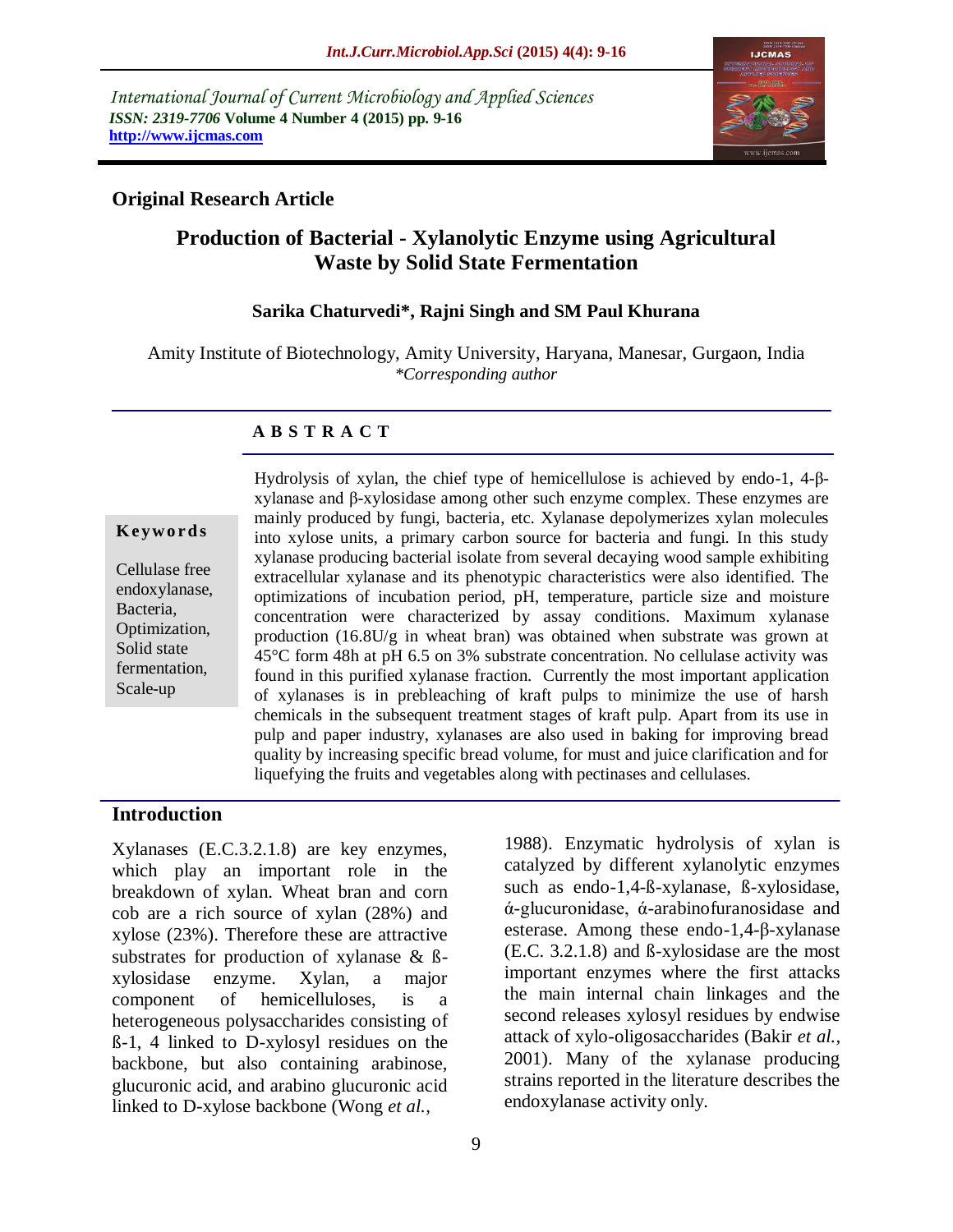Although xylanase production in SSF from fungi and actinomycetes have been reported, only few reports using bacteria showing low enzyme yields are available (Battan *et al.,* 2006; Sindhu *et al.,* 2006). The present study has an objective of optimization and characterizing the enzymes obtained from soil bacterial isolate producing xylanase and β-xylosidase. We also intended to look for a favorable property in terms of activity over a broad range of pH. Xylanase activity in slightly alkaline pH is particularly desirable in operation of biobleaching of pulp. Since chlorine has associated toxicity upon exposure to both humans and environment, partial or full replacement of chlorine as commercial bleaching agent by xylanase, an industrially important enzyme, may be a possibility.

Industries that have demand for xylanase are paper and pulp, baking for improving dough handling and quality of baked products, during extraction of coffee, plant oils, starch, for improvement of nutritional properties of silage and grain, and in combination with pectinase and cellulase for clarification of fruit juices. The enzyme finds applications in textile industry for degumming of plant fiber sources as well as to enhance fiber quality (Bindu *et al.,* 2007; Aysegul *et al.,* 2008).

## **Materials and Methods**

*(i) Materials:* Oat spelt xylan (Himedia Laboratories Pvt. Ltd., India) was used for enzyme assay. Wheat bran was procured from a local market and sieved (0.5mm. particle size). Corn cob was prepared by stripping corn of all the kernels, drying, grinding and sieving (0.5mm particle size).

*(ii) Microbial strain:* The bacterial strain used in this study was isolated from decayed

woody materials. The optimum growth temperature of this strain was  $45^{\circ}$ C.

*(iii) Inocula preparation:* The culture was maintained on wheat bran & corn cob, yeast extract, peptone, agar slants  $(4:1:1:3\%$  w/v), stored at  $4^0C$  and sub cultured routinely after every three four weeks. For inoculum preparation the culture was grown at  $45^{\circ}$ C for 48h and was used to inoculate 50ml of fermentation medium.

# *(iv)Xylanase production in SSF*

*1) Mineral Salt Medium:* Erlenmeyer flasks containing 10g of wheat bran/corn cob and 35ml of mineral salt solution (MSS) g/l:  $MgCl_2.6H_2O$ , 6.6;  $K_2HPO_4$ , 0.5;  $KH_2PO_4$ , 0.5;  $(NH_4)_2SO_4$ , 2.0g; pH 6.7) were autoclaved for 20 min at 15 p.s.i., cooled, inoculated with 10% (v/w) of inocula (24h old) and incubated at 45°C. At the desired intervals, the flasks were removed and the contents extracted were with 50ml of 0.02 M phosphate buffer (pH 7.0).

*2) Enzyme extraction:* Enzyme was extracted with 50ml 0.02M phosphate buffer (pH 7.0) and squeezed through a wet muslin cloth. The enzyme extracted was centrifuged at 1500 rpm for 30min. The clear supernatant was used in the enzyme assay.

**3)** *Xylanase assay:* Xylanase activity was measured by incubating 0.5ml of 0.4% (w/v) oat spelt xylan in 0.02 M phosphate buffer (pH 7.0) and 0.5 ml of suitably diluted enzyme extract at 45°C for 30 min. The release of reducing sugar was measured as xylose by dinitro salicylic acid method (Miller, 1959). One unit (U) of xylanase is defined as the amount of enzyme that releases 1 umol xylose/ml/min under the assay conditions.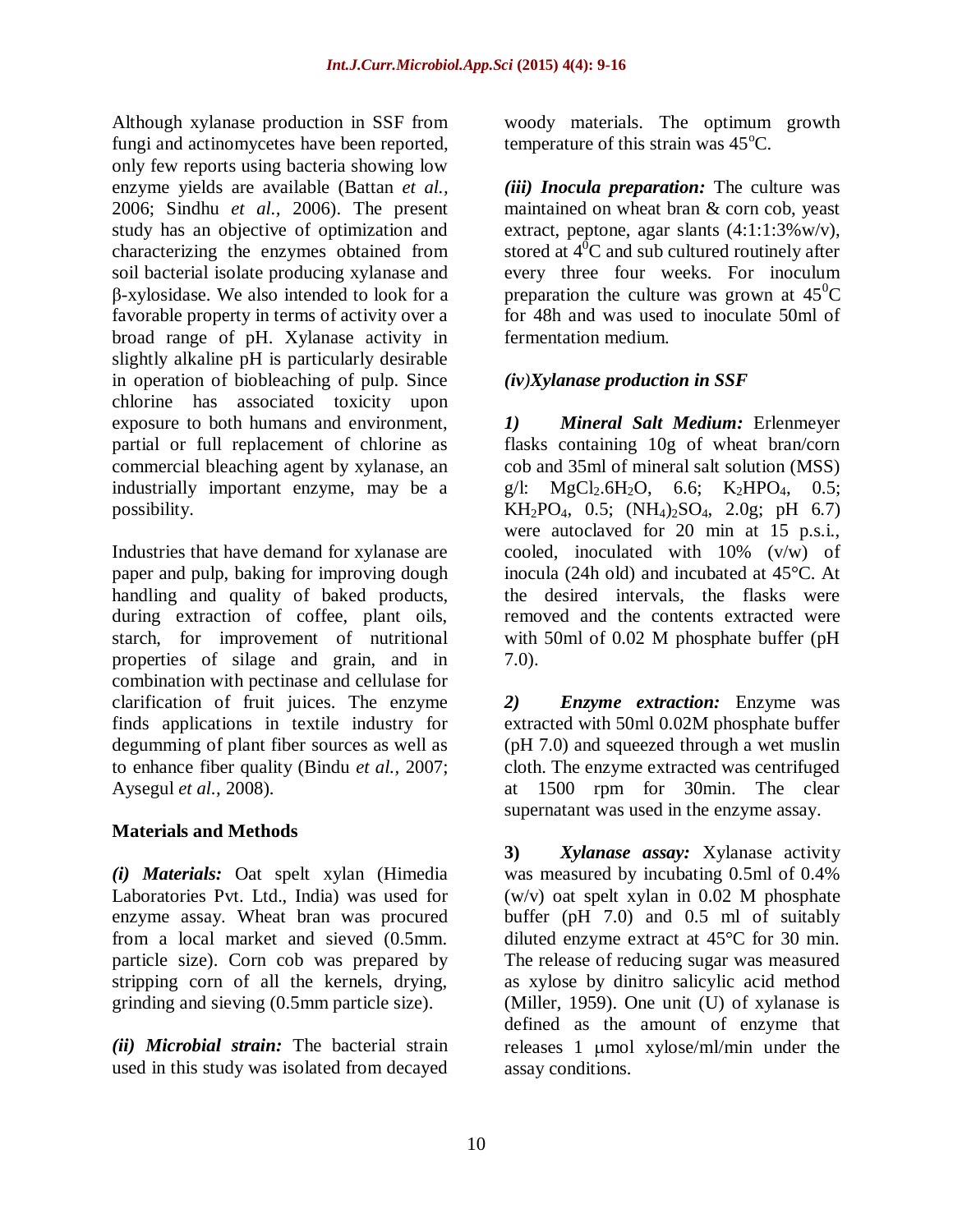**4)** *β-Xylosidase assay:* The reaction mixture (2.1ml final volume) containing pnitro phenyl β-D xylopyranoside (1.5mg/ml) dissolved in sodium acetate buffer (2ml, 0.1M, pH 4.0) and suitable diluted culture filtrate (0.1ml) was inoculated for 15 minutes at 50ºC. The reaction was terminated by the addition of glycine buffer (2ml, 0.4 M, pH 10.8) and the absorbance was read at 430 nm.

*(v)Optimization of culture conditions for enzyme production:* Xylanase production was studied at different incubation period (24 to 96h), pH  $(5-7)$ , temperature  $(30-$ 50°C), particle size (30–70mm) and moisture content (50–90%) assayed for production of xylanase & β xylosidase with wheat bran & corncob as substrates.

### **Results and Discussion**

(i) *Xylanase production and morphological characteristics:* The culture was isolated locally from a sediment sample collected from various decaying wood. Culture showed good growth at 30°C in MSS medium of pH 6 supplemented with 0.5 % birch wood xylan. Its ability to produce xylanase enzyme was further confirmed when it formed orange digestion halos on birch wood xylan plates, when treated with congo red and washed with 1M NaCl. The isolate is gram positive, pluromorphic, facultative anaerobe, motile, oxidase positive, catalase positive and reduced nitrate to nitrite (Table 1).

16S rDNA analysis has become the reference method for bacterial taxonomy and identification. It provides suitable phenotypic data that can be used to determine both close and very distant relationships between the species Bull T. A. 1992. The Nucleotide sequences of the

partial 16SrRNA gene of the isolate identified as *Bacillus licheniformis*

### **Aligned Sequence: (1307 bp)**

AATGCGAGCTTGCTCGGTGATGTTAG CGAGCGGACGGGTGAGTAACTCGTG GGTAACTGCCTGTCATACTGGGATAA CTCCGGGAAACCGGGGCTAATACCG GATGCTTGATTGAACCGCGGGTTCAA TTATAAAAGGTGGCTTTGGATTACCA CTTACGGATGGTCCCTCGGCGCATTA GCTCGTTGGTGAGGTAACGGCTCACC AAGGCCCAATGCGTAGCCGACCTGA AAGGGGGATCGGCCACCTGGGACTG ATACTACGCCCGGACTCCTACGGGAG GCTTCCTAGGGAATCTTCCTCTGTGG ACGAAACTCTGACGGACCAACGCCG CTTGTCTGATGAAGGTTTTCGGATCTT AAGACTCTGTTGTTACGGATCAACAA GTACCGTTCCAATAGGGCGGTACCTT GACGGTACCTAACCAGAAAGCCACG GCTAACTACGTGCCAGCAGCCGCGGT AATACGTAGGTGGCAAGCGTTTTCCG GAATTATTGGGCGTAAAGCGCGCGCA GGCGGTTTCTTAAGTCTGAGTGAAAG CCCCCGGCTCAACCGGGGATGGTCAT TGGAAACTGGGGAACTTGAGTGCAG AAGAGGAGAGTGGAATTCCACGTGT AGCGGTGAAATGCGTAGAGATGTGG AGGAACACCAGTGGCGAAGGCGACT CTCTGGTCTGTAACTGACGCTGAGGC GCGAAAGCGTGGGGAGCGAACAGGA TTAGATACCCTGGTAGTCCACGCCGT AAACGATGAGTGCTAAGTGTTAGAGG GTTTCCGCCCTTTAGTGCTGCAGCAA ACGCATTAAGCACTCCGCCTGGGGAG TACGGTCGCAAGACTGAAACTCAAAG GAATTGACGGGGGCCCGCACAAGCG GTGGAGCATGTGGTTTAATTCGAAGC AACGCGAAGAACCTTACCAGGTCTTG ACATCCTCTGACAACCCTAGAGATAG GGCTTCCCCTTCGGGGGCAGAGTGAC AGGTGGTGCATGGTTGTCGTCAGCTC GTGTCGTGAGATGTTGGGTTAAGTCC CGCAACGAGCGCAACCCTTGATCTTA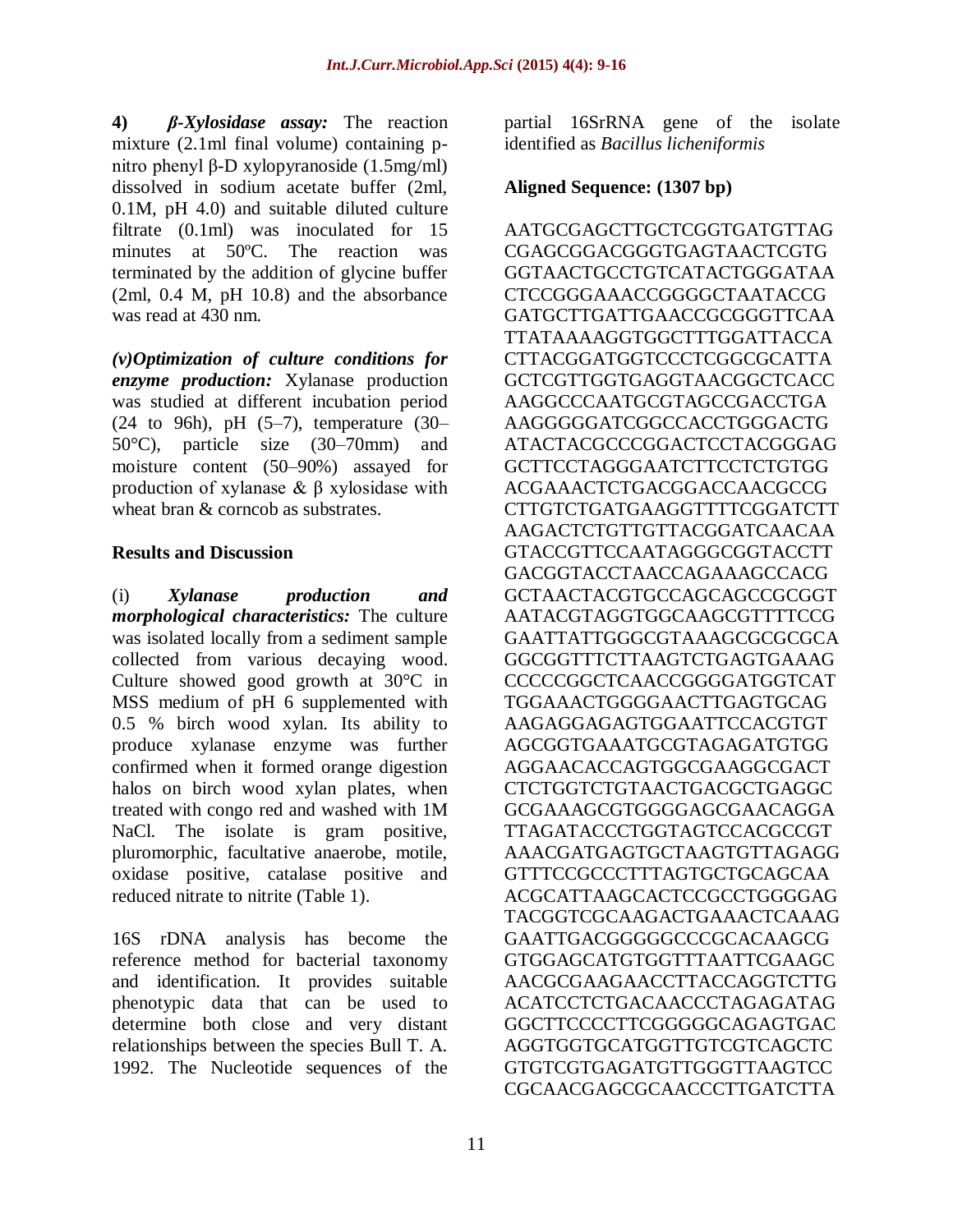GTTGCCAGCATTCAGTTGGGCACTCT AAGGTGACTGCCGGTGACAAACCGG AGGAAGGTGGGGATGACGTCAAATC ATCATGCCCCTTATGACCTGGGCTAC ACACGTGCTACAATGGGCAGAACAA AGGGCAGCGAAGCCGCGAGGGTAAG CCAATCCCACAAATCCGTTCTCAGTT CGGATCGCAGTCTGCAACTCGCCTGC GTGAAGTCGGAATCGCTAGTAATCGC GGATCAGCATGCCGGAACCGTC

The above sequence is showing maximum similarity with *Bacillus licheniformis*.

## *(ii)Effect of incubation period, pH, and temperature*

Xylanase production by bacterial isolate under SSF showed that a low level of xylanase activity was detected in earlier stages of incubation and enzyme activity steadily reached a maximum level (15.8  $U/g$ ) by 48h of incubation (Fig.1) there was a decrease in enzyme activity (12.4 U/g) with further increase in incubation period. Similar findings have been reported with βxylosidase where enzyme production reached a maximum level by 48h (3.8 U/g) in wheat bran medium. The reduction in xylanase and β-xylosidase yield after optimum period was probably due to the depletion of nutrient available to microorganism or due to proteolysis (Flores *et al.,* 1997).

The effect of media pH on enzyme production is shown in figure 2. The optimum pH for enzymes production was found to be 6.5. Each microorganism holds a pH range for its growth and activity with optimum value between around this range. Initial pH influences many enzymatic systems and the transport of several species of enzymes across the cell membrane (Poorna and Prema, 2006). The results of influence of temperature on xylanase

production are shown in Figure 3, showing that the optimum temperature for xylanase production was  $45^{\circ}$ C at 48h of incubation with pH 6.5.

*(iii)Effect of Particle Size* Effect of particle size of substrates on enzyme production is shown in Fig.4. Particle size of 500μm was found best for maximum xylanase production (15.9 U/g) and  $\beta$ -xylosidase production (4.2U/g). The results agree with Poorna and Prema (2006), where 500μm particle size gives maximum xylanase production with wheat bran.

*(iv)Effect of moisture contents:* The moisture content in SSF is an important factor that determines success of the process. Moisture content higher than optimum moisture level causes decreased porosity of substrate, alternation in particle size, gummy texture, and lower oxygen transfer (Raimbault and Alazard, 1980). A lower moisture level leads into a reduction in solubility of nutrients of solid substrate it leads to a lower degree of swelling and to a higher water tension (Ikasri and Mitchell, 1994). As indicated Fig.5, xylanase production was optimum (15.2U/g) and xylosidase (3.9U/g) with wheat bran.

*(v)Scale-up of xylanase production under SSF:* Xyalnase production was enhanced by scaling up the solid state system by using enamel trays contains 40g wheat bran. When SSF was performed in trays for xylanase production using bulk quantities of wheat bran (40g), xylanase production was higher if compared with Erlenmeyer flasks. Cultivation in large enamel trays yielded 32.8U/ml (xylanase) & 14.5U/g (βxylosidase) in static state and 31.6U/g (xylanase) & 10.5U/ml (β-xylosidase) at 110 rpm when compared to the value obtained in 250 ml flasks (16.8U/ml) xylanase & (3.8U/g) β-xylosidase. The improvement of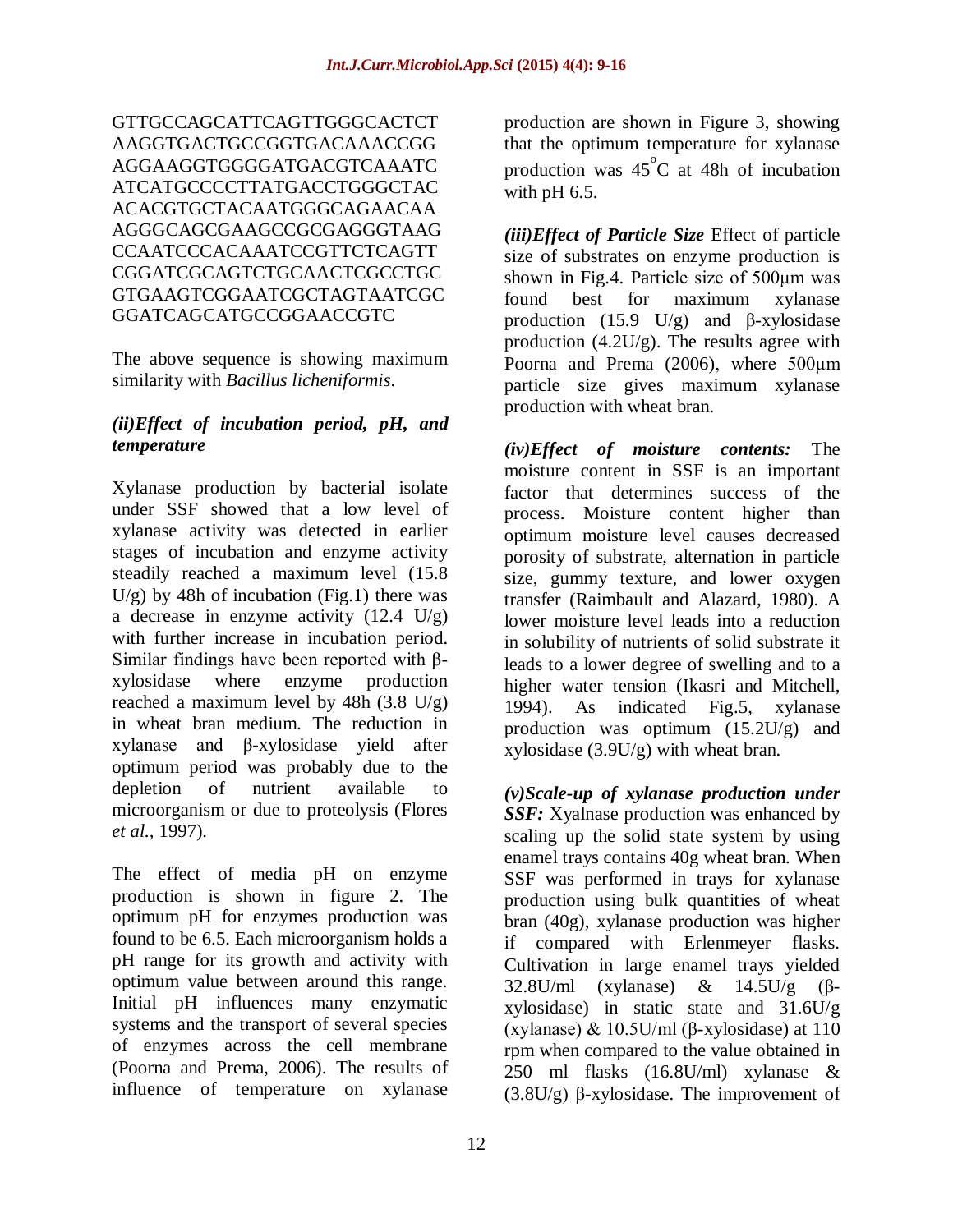enzyme production in trays, more than flasks, may be due to efficient aeration, better mass, and heat transfer.

Wheat bran, an abundantly available agroresidue in India was successfully used as a solid state support by the bacterial isolate at 45°C for xylanase & β-xylosidase production and it has not been reported so far. The results presented here show that optimization of process parameters resulted in higher production of xylanase and βxylosidase. Scaling up under SSF also resulted in significant improvement in both enzymes production.

The results obtained in the present study had an optimum pH of 6.5 and temperature of  $45^{\circ}$ Cfor both enzymes. The xylanases were stable for more than 30 min at  $45^{\circ}$ C. The xylanases produced by bacterial isolate in this study were stable over a range of temperature  $(30.0-50.0^{\circ}C)$ . In addition, the cost of enzymes production will be greatly reduced with inexpensive agricultural substrates such as wheat bran and corncob. Further optimization process will have to be carried out for maximum enzymes production by other genetic engineering methods.

### **Table.1** Morphological characteristics

| <b>Character</b>          | <b>Strain</b>                  |
|---------------------------|--------------------------------|
| Shape and Size            | Rod and $2.0 \mu m-3.0 \mu m$  |
| <b>Gram Character</b>     | Positive                       |
| <b>Growth Temperature</b> | $30^{\circ}$ C $-50^{\circ}$ C |
| <b>Agar Slant Growth</b>  | Smooth, Small, White colonies  |
| Oxidase Activity          | Positive                       |
| Catalase Activity         | Positive                       |

**Figure.1** Effect of incubation time on endoxylanase and β-xylosidase production by bacterial isolate in SSF, temperature 35°C

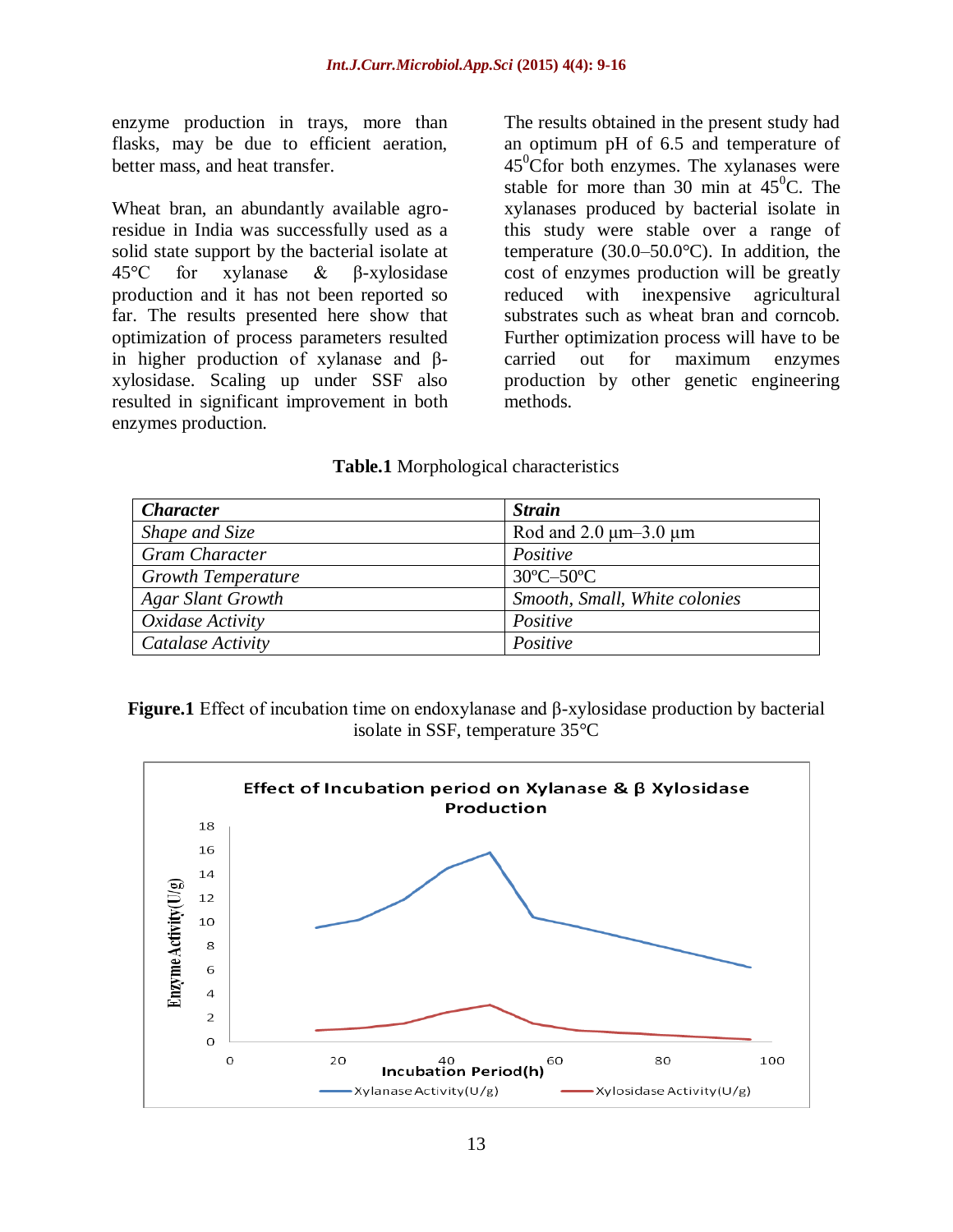**Figure.2** Effect of pH on endoxylanase and β-xylosidase production by bacterial isolate in SSF at 48h



**Figure.3** Effect of temperature on endoxylanase and β -xylosidase production by bacterial isolate in SSF at 48h & pH 6.5

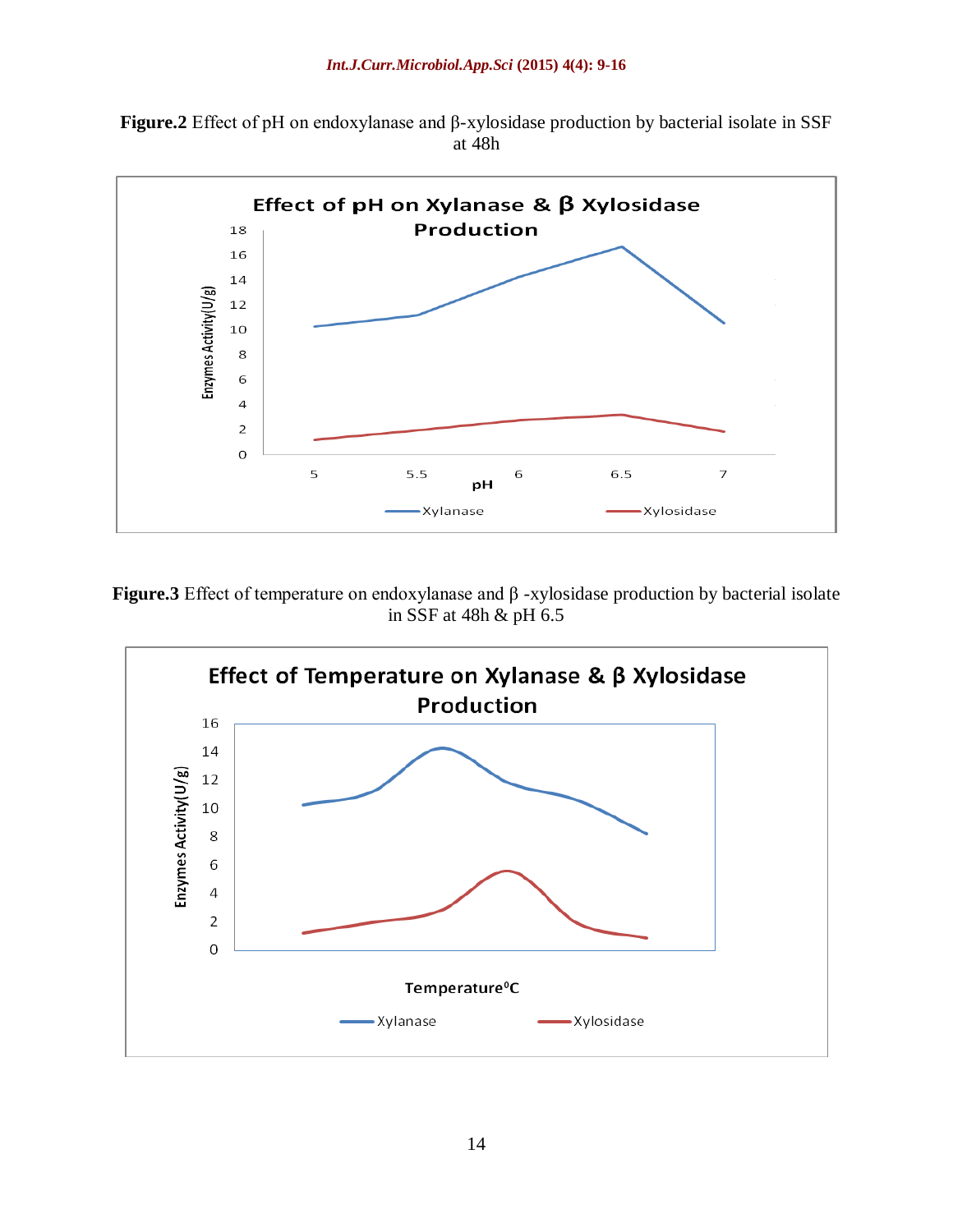**Figure.4** Effect of particle size on endoxylanase and β xylosidase production by bacterial isolate at 48 h, pH 6.5 & temp 45°C



**Figure.5** Effect of particle size on endoxylanase and β-xylosidase production by bacterial isolate at 48h, pH 6.5, 45 $°C$  & particle size 500 μm